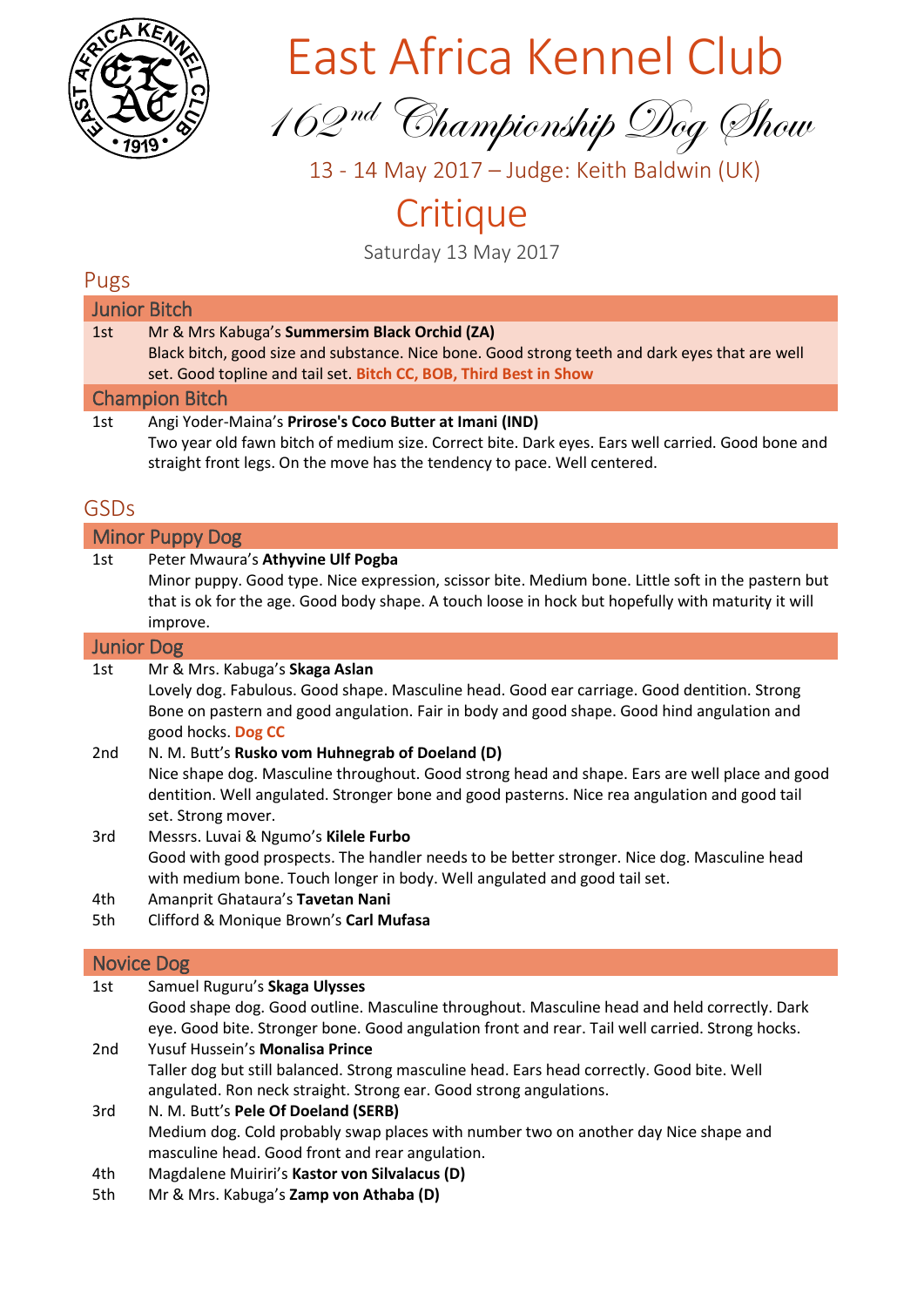| <b>Limit Dog</b>    |                                                                                                                                                                                                  |
|---------------------|--------------------------------------------------------------------------------------------------------------------------------------------------------------------------------------------------|
| 1st                 | Mr & Mrs. Kabuga's Skaga Wizz                                                                                                                                                                    |
|                     | Nice medium size dog. Good outline. Medium length head. Good shape. Ears well carried. Good                                                                                                      |
|                     | strong teeth. Elongated quarters. Deep in chest to elbow. Good topline. Strong rear quarters and                                                                                                 |
|                     | parallel hocks. Steady mover.                                                                                                                                                                    |
| 2nd                 | Messrs. Luvai & Ngumo's Kilele Quando                                                                                                                                                            |
|                     | Taller dog. Long masculine head. Touch light in eye. Teeth scissor bite but a bit a damage on his                                                                                                |
|                     | canines. Nice body shape. Good front and rear angulations. Hocks parallel on the move.                                                                                                           |
| 3rd                 | Yusuf Hussein's Monalisa Nero                                                                                                                                                                    |
|                     | Best headed dog out of all three. Alert expression. Nice body shape. Medium bone. Good rear                                                                                                      |
|                     | angulation. Lost out because of crossing his hocks on the move.                                                                                                                                  |
| <b>Open Dog</b>     |                                                                                                                                                                                                  |
| 1st                 | Magdalene Muiriri's Warrior von Grehenheim                                                                                                                                                       |
|                     | Top size dog. Masculine dog. Head of good length. Slight Roman nose. Good neck length. And dark                                                                                                  |
|                     | eyes and ears well carried. Front angulation and dog bone. Deep chest to elbow. Good length.                                                                                                     |
|                     | Hocks move in parallel. Dog RCC                                                                                                                                                                  |
|                     | <b>Champion Dog</b>                                                                                                                                                                              |
| 1st                 | Mr & Mrs. Kabuga's Ch. Wasko of Doonhammer (ZA)                                                                                                                                                  |
|                     | Typical shape dog. Medium length. Ears well carried. Good bite. Well angulation front quarters.                                                                                                  |
|                     | Good bone. Good topline and tail set. Strong rear quarters. Parallel hocks.                                                                                                                      |
| 2nd                 | Dr. M. M. Kahangara's Ch. Monalisa Kleo                                                                                                                                                          |
|                     | Big dog. Over strong head. Dark eyes and scissor bite. Ears well carried. A touch heavy in shoulder.<br>Front legs parallel. Chest deep to elbow. Parallel hocks.                                |
|                     |                                                                                                                                                                                                  |
| <b>Puppy Bitch</b>  |                                                                                                                                                                                                  |
| 1st                 | N. M. Butt's Doeland Fame                                                                                                                                                                        |
|                     | Very lovely baby. Lovely shape. A little damage to the muzzle. Nice shaped head and erect ears.<br>Nice body shape. Good bone and front angulation. Nice underline. Well angulated rear quarter. |
|                     | Good hocks. Best GSD Puppy, Best Puppy in Show                                                                                                                                                   |
| 2nd                 | Mr & Mrs. Kabuga's Skaga Betty BU                                                                                                                                                                |
|                     | Very similar in type but not as alert. Needs more sparkle. Feminine head. Ears well carried. Good                                                                                                |
|                     | bite. Well angulated front and rear. Good hocks and tail well carried.                                                                                                                           |
| 3rd                 | N. M. Butt's Telmi vom Hugnegrab of Doeland (D)                                                                                                                                                  |
|                     | Good expression and very alert. Eyes very dark. Ears well carried. Good front angulation. Parallel                                                                                               |
|                     | front legs. Medium bone. She has a full stomach which spoiled her underline -- like she has just                                                                                                 |
|                     | been feed. Nice rear quarters and powerful on the line.                                                                                                                                          |
| 4th                 | Peter Mwaura's Ficus Lena                                                                                                                                                                        |
| 5th                 | B. Chege Kiuna's Qna Mbari Ya Ndwaru                                                                                                                                                             |
|                     | <b>Best GSD Puppy</b>                                                                                                                                                                            |
|                     | N. M. Butt's Doeland Fame                                                                                                                                                                        |
| <b>Junior Bitch</b> |                                                                                                                                                                                                  |
| 1st                 | Dr. M. M. Kahangara's Monalisa Queen Angela                                                                                                                                                      |
|                     | Nice bitch with good prospects. Alert expression with feminine head. And erect ears. Dark eyes.                                                                                                  |
|                     | Good dentition. Well angulation front and rear. Good body shape. Parallel hocks on the move.                                                                                                     |
| 2nd                 | Samuel Ruguru's Skaga Zapi                                                                                                                                                                       |
|                     | Very feminine. Would like more bone. Well angulated front quarters. Front legs straight. Nice                                                                                                    |
|                     | body shape. Good rear quarters. Tail well carried.                                                                                                                                               |
| 3rd                 | N. M. Butt's Doeland Deedee                                                                                                                                                                      |
|                     | Love expression. Slightly longer in body. Good angulation. Good bone. Good underline. Well                                                                                                       |
|                     | angulated hind quarters and should have a bright future.                                                                                                                                         |
| 4th                 | Papius Mathenge's Ficus Goldy                                                                                                                                                                    |
|                     |                                                                                                                                                                                                  |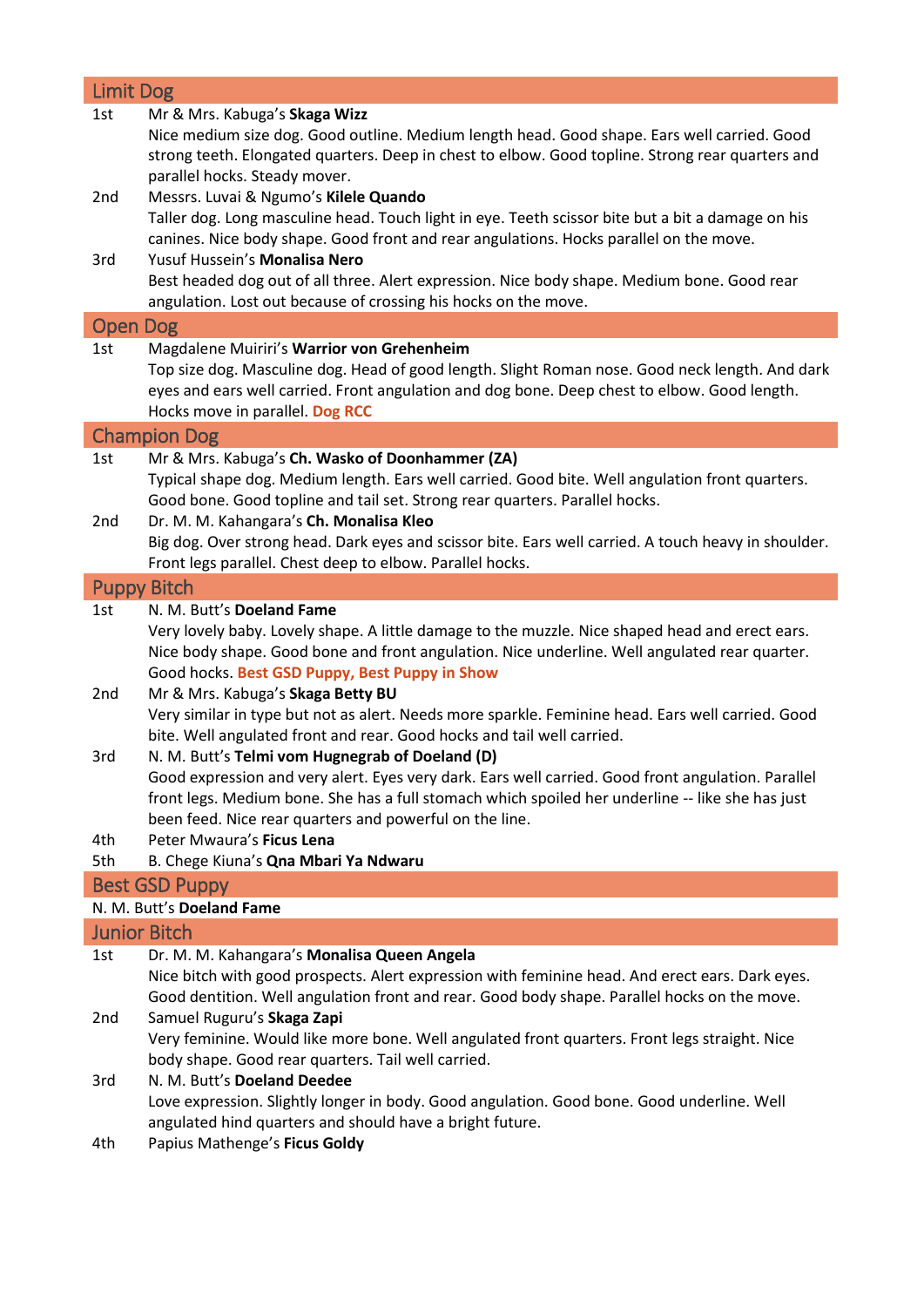|                        | <b>Novice Bitch</b>                                                                                                                                                                                                                                                                                                                             |  |
|------------------------|-------------------------------------------------------------------------------------------------------------------------------------------------------------------------------------------------------------------------------------------------------------------------------------------------------------------------------------------------|--|
| 1st                    | Messrs. Luvai & Ngumo's Kilele Anita<br>Medium size of nice type. In-between coat. Medium bone. Nice body shape and good angulation.<br>Parallel hocks and good prospect.                                                                                                                                                                       |  |
| 2nd                    | Messrs. Luvai & Ngumo's Kilele Hot Favourite<br>Taller bitch of medium bone. Feminine head. Ears well carried. Good bite. Moderate body shape<br>and well angulated rear quarters. Tail set is a touch low. Free mover.                                                                                                                         |  |
| 3rd                    | N. M. Butt's Monalisa Noel of Doeland<br>Feminine head with good expression. Ears well set. A touch heavy in body. Well angulated front<br>quarters. Chest very deep. Good loin. Well angulated rear quarters. Moved well.                                                                                                                      |  |
| 4th                    | Ian Mungore's Ficus Honey                                                                                                                                                                                                                                                                                                                       |  |
| <b>Limit Bitch</b>     |                                                                                                                                                                                                                                                                                                                                                 |  |
| 1st                    | Michael Omondi's Kilele Wendi<br>Lovely feminine bitch with a nice expression. Ears well carried. Dark eye and good dentition. Nice<br>body shape with firm back. Well angulated hind quarters. Nice underline. Good rear quarters,<br>with Well angulated stifle. Free flowing mover with power. Bitch CC, BOB, BIS                            |  |
| 2nd                    | N. M. Butt's Syta vom Mattenburcherland of Doeland (NL)<br>Nice alert bitch. Head of good length. Alert expression. Ears well carried. Dark eye. Nice shape in<br>profile. Well angulated front and rear quarters. Powerful mover.                                                                                                              |  |
| 3rd                    | Dr. M. M. Kahangara's Kilele Honey<br>Quite broad skull for a bitch. Preferred bit more length of head. Correct bite. Nice body shape.<br>Strong bone. Well angulated quarters. Tail well carried. Powerful on the move.                                                                                                                        |  |
|                        | <b>Open Bitch</b>                                                                                                                                                                                                                                                                                                                               |  |
| 1st<br>2 <sub>nd</sub> | N. M. Butt's Skaga Utopia<br>Lovely shape and type. Feminine head and nice expressing. Ear well carried. Scissor bite. Well<br>angulated rear quarters with ample bone. Good underline. Strong rear quarters. Tail well carried.<br>Preferred more parallel more powerful hocks on the move. Bitch RCC<br>Messrs. Luvai & Ngumo's Kilele Eureka |  |
|                        | Tall bitch of medium bone. Moderate angulation. Long in body. Good turn of stifle. Prefer more<br>parallel hocks on the move.                                                                                                                                                                                                                   |  |
| <b>Champion Bitch</b>  |                                                                                                                                                                                                                                                                                                                                                 |  |
| 1st<br>2nd             | N. M. Butt's Ch. Quna vom Mattenburcherland of Doeland (NL)<br>Small bitch. Feminine head. Would like a darker eye. Ears well carried. Good front angulation.<br>Medium body shape. Tail well carried. Parallel hocks.<br>Mr & Mrs. Kabuga's Ch. Skaga Issa                                                                                     |  |
|                        | Strong head for a female of medium length. Scissor bite. Ears when alert. Moderate angulations.<br>Medium bone. Good turn of stifle. Hocks parallel. Nicely presented.                                                                                                                                                                          |  |

# GSD (Long Coat)

Minor Puppy Mixed

### 1st Eric Mwema's **Athyvine Uslan**

Nice overall puppy. Good head and expression. Erect ears but at the moment a little tall. Dark eye and scissor bite. Nice body shape. Developing angulation. Steady mover. Good prospect.

### Puppy Mixed

### 1st Amanprit Ghataura's **Dallahaus Hatchiko**

Nine month old male. Head a good length with alert expression. Tall ears well used. Scissor bite. Good neck length. Well angulated front quarters. Parallel front leg with good bone. Not well groomed. Good length of body. Developing rear angulations. **Dog RCC**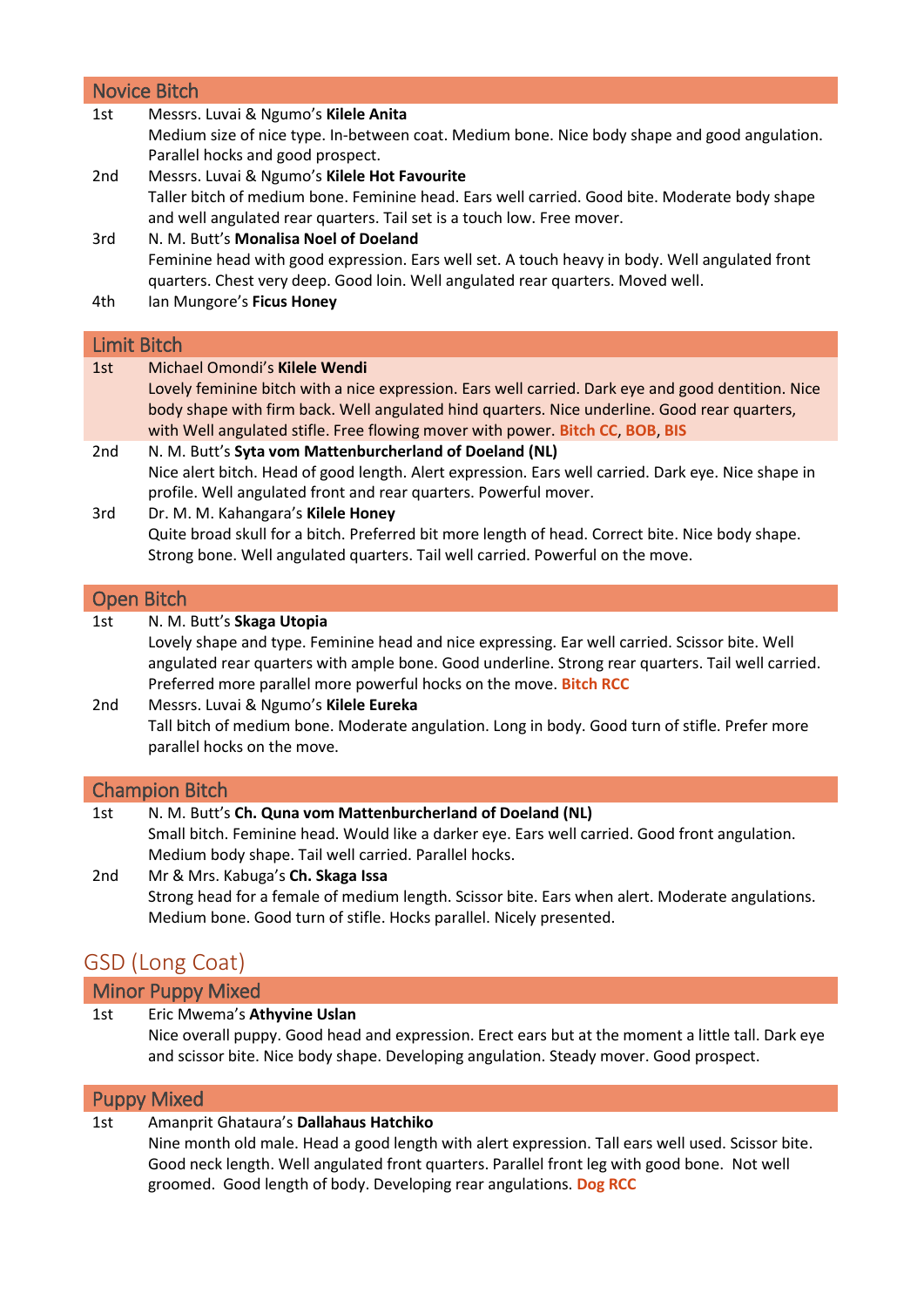### Junior Mixed

| 1st       | Janav Shah's Kiara Lupina                                                                                                                                                                                                                                        |
|-----------|------------------------------------------------------------------------------------------------------------------------------------------------------------------------------------------------------------------------------------------------------------------|
|           | Strong feminine head of good length. Tall ears giving go expression. Medium length neck. Good                                                                                                                                                                    |
|           | front angulation with ample bone. Topline could be straighter but overall good body shape with                                                                                                                                                                   |
|           | powerful hind quarters. Parallel hocks on the move. Bitch CC, BOB                                                                                                                                                                                                |
| 2nd       | Shelina Sharma's Monalisa Quinn                                                                                                                                                                                                                                  |
|           | Masculine dog. Medium length head. Dark eyes and correct bite. Well angulated front. The legs<br>are not parallel and he needs stronger pasterns. Good overall body shape and coat condition.<br>Well angulated rear quarters. Good friendly temperament. Dog CC |
| 3rd       | Clifford & Monique Brown's Oasis Moon                                                                                                                                                                                                                            |
|           | strong feminine head of medium length. Light eyes would like them darker. Good scissor bite.<br>Well angulate and ample bone. Good topline and underline. Well angulated hind quarters and a<br>positive mover. Bitch RCC                                        |
| 4th       | Peter Mwaura's Ficus Jumpy                                                                                                                                                                                                                                       |
| Limit Dog |                                                                                                                                                                                                                                                                  |

- 1st Mr & Mrs. Kabuga's **Van Damme Von Athaba of Skaga (D)** Standard size dog with masculine head. Would like more length on the head. Tall ears well used. Giving alert expression. Well angulated front quarters with ample bone with good parallel front legs. The coat is a bit muddy and needs to be groomed for presentation.
- 2nd Magdalene Muiriri's **Kilele Pata** Large dog with masculine head. Would prefer a bit more length in the head to balance it. Ears are medium length. Medium length neck. Good angulation and good bone. Good body length. Well angulated quarters and well groomed. He needs a bit more food.

# Rottweilers

|     | <b>Minor Puppy Mixed</b>                                                                          |
|-----|---------------------------------------------------------------------------------------------------|
| 1st | N. M. Butt's Bessy von Hause Kigen of Doeland (SERB)                                              |
|     | Nice baby bitch. Lovely head and expression. Dark eye. Correct bite. Very easy to go over. Nice   |
|     | shape developing. Good bone. Good rear angulation. She will have a good prospect.                 |
| 2nd | Bridget Hewett's Junida's Knight At Milima                                                        |
|     | Five month old male. Developing nicely. Good masculine head. Dark eyes. Ears well carried.        |
|     | Scissor bite. Ample bone and good feet. Body coming along nicely. Good rear quarters and coming   |
|     | along nicely.                                                                                     |
| 3rd | Ian & Ethan Luvai's Shavania Raegan                                                               |
|     | Five month old male. Smaller but still developing nicely. Good head proportions. Scissor bite and |
|     | dark eyes. Ample bone. Body coming along nicely and good rear quarters and tail well carried.     |
|     | Should have a bright future.                                                                      |
| 4th | Mr. C. Njonjo's Shavania Golda                                                                    |
| 5th | lan & Ethan Luvai's Shavania Truffle                                                              |
|     | Den and a controlled the state of the state of the                                                |

#### Puppy Mixed

NP Peter Mwaura's **Bela Bindi**

Head of good length but she has lose contact in the mouth. She is shallow chested but has a good bone. Long in body and sway back. She needs more covering on the loin. Rear angulation need to develop.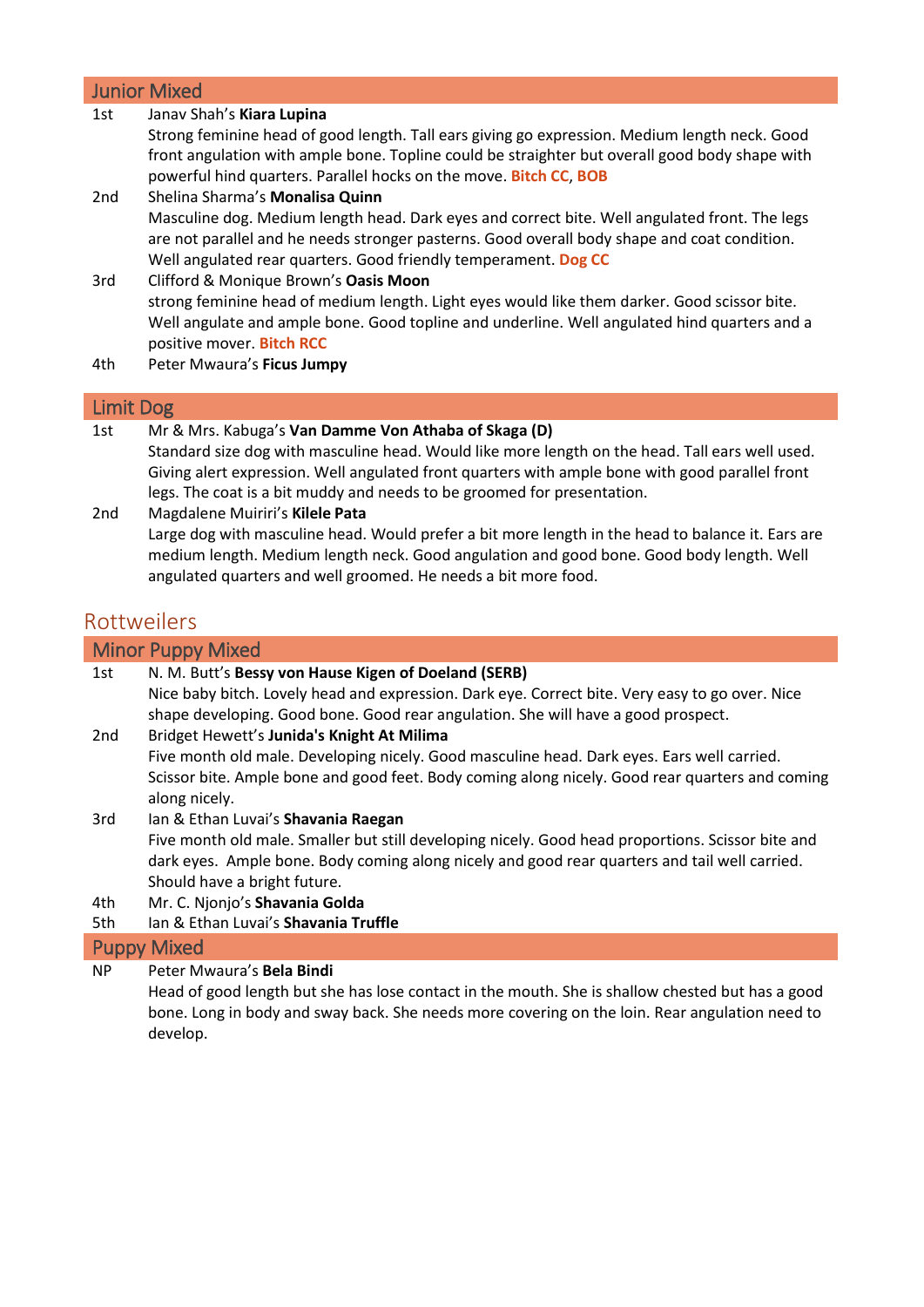| <b>Limit Dog</b>    |                                                                                                                                                                                                                                                                                                                                       |  |
|---------------------|---------------------------------------------------------------------------------------------------------------------------------------------------------------------------------------------------------------------------------------------------------------------------------------------------------------------------------------|--|
| 1st                 | Mr & Mrs. Kabuga's Jumbo von der Alten Festung of Skaga (CR)<br>Three year old male. Powerful. Masculine head of good proportions. Good bite and dark eye. Neat<br>ears well carried. Strong neck but a touch overloaded in shoulder. Good bone and feet. Firm back.<br>Well angulated rear and quarters. Full tail and well carried  |  |
| 2nd                 | Rebecca Adams's Terrific Tyler<br>Medium size dog of good proportions. He is nine years old. He has a scissor bite and a neck of<br>good length. Well angulated front quarters. Medium bone well proportioned body. Docked tail a<br>bit low set. Steady mover.                                                                       |  |
| 3rd                 | J. C. Seton's Milima Vesuvianite<br>Medium straight head and not as masculine as I would like. Scissor bite and dark eyes. Neck of<br>medium length. Has a white patch on the front which permissible but prefer not. Back raises over<br>the loin. Low set tail that is docked. Medium bone and straight                             |  |
| <b>Open Dog</b>     |                                                                                                                                                                                                                                                                                                                                       |  |
| 1st                 | B. Hewett /N & L Vora & R. Adams Hewett's Hanbar Vico At Milima (GB)<br>Good quality male. With masculine head of good proportions. Scissor bite with big teeth. Good<br>neck. Ample forechest. Front legs viewed straight. Firm top line and tail set. A touch reluctant to<br>be gone over but his quality stands out. Dog CC, BOB. |  |
| 2nd                 | Mr & Mrs. Kabuga's Apollo von der Alten Festung of Skaga (CR)<br>Big powerful dog. Overdone. Powerful strong head. Scissor bite and good dentition. Strong neck<br>but a touch short. Overloaded shoulders. Well developed forechest. Good bone and feet. Heavy in<br>body. Strong rear quarters. Powerful mover. Dog RCC             |  |
| <b>Champion Dog</b> |                                                                                                                                                                                                                                                                                                                                       |  |
|                     |                                                                                                                                                                                                                                                                                                                                       |  |
| 1st                 | N. M. Butt's CH. Bombastic Crna Cizmica (SERB)<br>Four year old champion dog. Good head proportions. Dark eye. Good dentition. Nice forechest.<br>Straight forechest with good bone. He is touch long in body and dips behind the shoulder and<br>rises over the croup. His tailset is proud on the move. Good hindquarters           |  |
|                     | <b>Junior Bitch</b>                                                                                                                                                                                                                                                                                                                   |  |
| 1st                 | Mr & Mrs. Kabuga's Milima Spitfire<br>A year and a half bitch. Nice female. Feminine head. Good dentition and dark eye. Medium ears<br>and well carried. Good bone and angulation. Nice body shape and straight back. Tail well set and<br>carried. Good rear angulation. Paced on the move. Bitch RCC                                |  |
|                     | <b>Novice Bitch</b>                                                                                                                                                                                                                                                                                                                   |  |
| 1st                 | Mr. C. Njonjo's Wolfblass Gorilla Girl of Shavana(GB)<br>Nice bitch. Not overdone in any department. Balanced throughout. Feminine head. Scissor bite<br>and dark eyes. Strong clean neck. Firm level topline. Tail high set and proud. Good front and rear                                                                           |  |
| 2nd                 | angulations. Steady mover and ample bone. Bitch CC<br>Mr & Mrs. Kabuga's Skaga RT Tatu<br>Short legged and heavy but has her own qualities and breed type. Strong feminine head. Good<br>eye and good bite. Topline rises over croup. She is short legged and has strong bone. Steady<br>mover.                                       |  |
| 3rd                 | Mr & Mrs. Kabuga's Skaga RT Serena<br>Good size bitch. Strong feminine head. Dark eyes and good bite. Ears well carried. Ample<br>forechest with strong bone and good feet. Topline drops off after withers. Her docked tail is low<br>set. Good turn of stifle and strong hocks. Steady mover.                                       |  |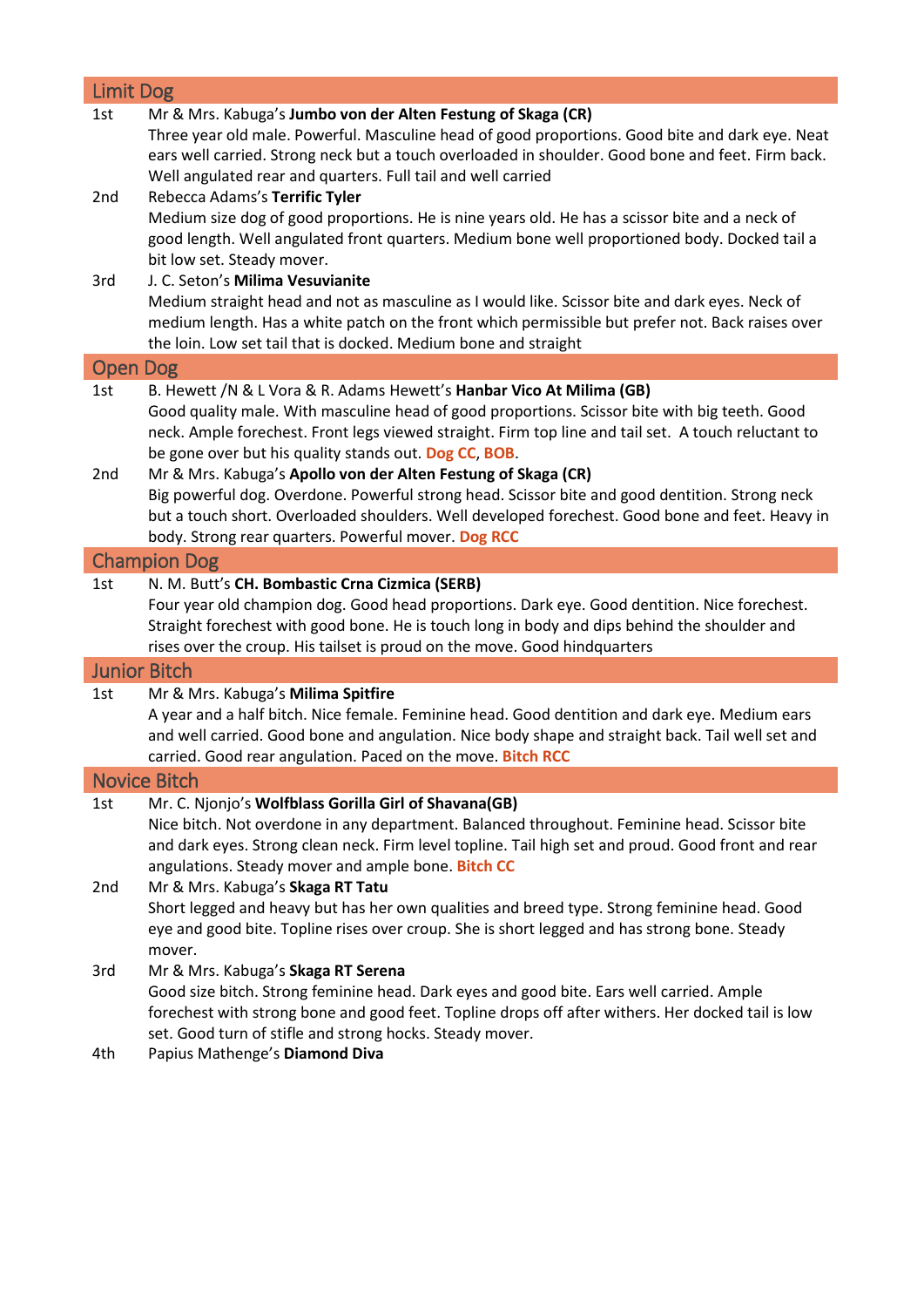### Limit Bitch

### 1st Mr & Mrs. Kabuga's **Lora von der Alten Festung of Skaga (CR)**

She is a little overdone in all department. She has a powerful feminine head. Dark eyes and good pigmentation. Medium length neck. A touch overdone in the four corners. She is either pregnant or has a false pregnancy and it has upset the underline. Med

# 2nd Rebecca Adams's **Milima Magnolia**

Good quality bitch and unable to be gone over fully and this cost her. Good bite and clean teeth. Nice dark eye. Good body shape. Well angulated front and ample bone. And good topline with a dock tail. Good angulation.

#### Champion Bitch

| 1st | J. C. Seton's Junida's Jemima                                                                       |
|-----|-----------------------------------------------------------------------------------------------------|
|     | A good balanced bitch. Feminine head, dark eye, scissor bite. Strong neck wit a touch of dewlap.    |
|     | Nice over withers. Good topline to a dock tail. Nice loin. Medium bone. Light tan markings but      |
|     | that is cosmetic. Good rear angulation steady mover.                                                |
| 2nd | Bridget Hewett's Ch. Milima Desert Rose                                                             |
|     | Better head on this one. Lovely head. Dark eyes. Ears well set. Correct bite. Just a touch heavy in |
|     | body and portly in loin. Ample bone and well angulated. Steady mover.                               |
|     |                                                                                                     |
|     |                                                                                                     |

# Alaskan Malamutes

### Champion Bitch

### 1st Andrew Davies' **Ch.Chayo Golden Nectar**

Good size female. With feminine head with good length and shape. Nice eye. Good dentition. Medium length neck with firm back. Tail well carried. Good front angulation with ample bone. Nice underline to rear angulation with well bent stifle. And strong hock. **BOB**

### Malinois

### Puppy Mixed NP Carol Davey's **Aladdine v.d. Meulenbarg at Deefarm (NL)** Head is short in length and prefers wedge shape and of more length. The bite has completely lost contact. The bitch is on the small size and needs more substance.

# Caucasian Shepherds

| <b>Novice Mixed</b>                                                                                                                                                                                                                                                                                                  |  |
|----------------------------------------------------------------------------------------------------------------------------------------------------------------------------------------------------------------------------------------------------------------------------------------------------------------------|--|
| Martin M. Mutuura's G-Chagaev de Bolintin Deal<br>1st<br>Big masculine boy. Powerful head. Ears completely removed. Level bite. Strong neck. Well<br>angulated front quarters, strong bone and good feet. Rear quarters were cow-hocked which<br>showed when standing and on the move. Tail well plumed. Dog CC, BOB |  |
| Saint Bernard                                                                                                                                                                                                                                                                                                        |  |
| <b>Champion Dog</b>                                                                                                                                                                                                                                                                                                  |  |
| Deepa Galot's Ch. Wizard of Oz Dogwatcher's Paradise (NL)<br>1st                                                                                                                                                                                                                                                     |  |
| A four year old. With a good head. Bite has lost contact. Good dark eye. Ear well carried. Athletic<br>body. Moderate front angulation. Good upper arm. Front leg is straight with good bone and feet.                                                                                                               |  |
| Has some pressure sores in various places. Powerful rear angulation.                                                                                                                                                                                                                                                 |  |
| Open Bitch                                                                                                                                                                                                                                                                                                           |  |

### 1st N. M. Butt's **Safari Alice of Doeland**

Three year old bitch. On the small side. Feminine head but lacks a stop. Scissor bite with damaged incisors. Neck of medium length. There is a level back. Well angulated quarters. Moves out with reach and drive. **Bitch CC**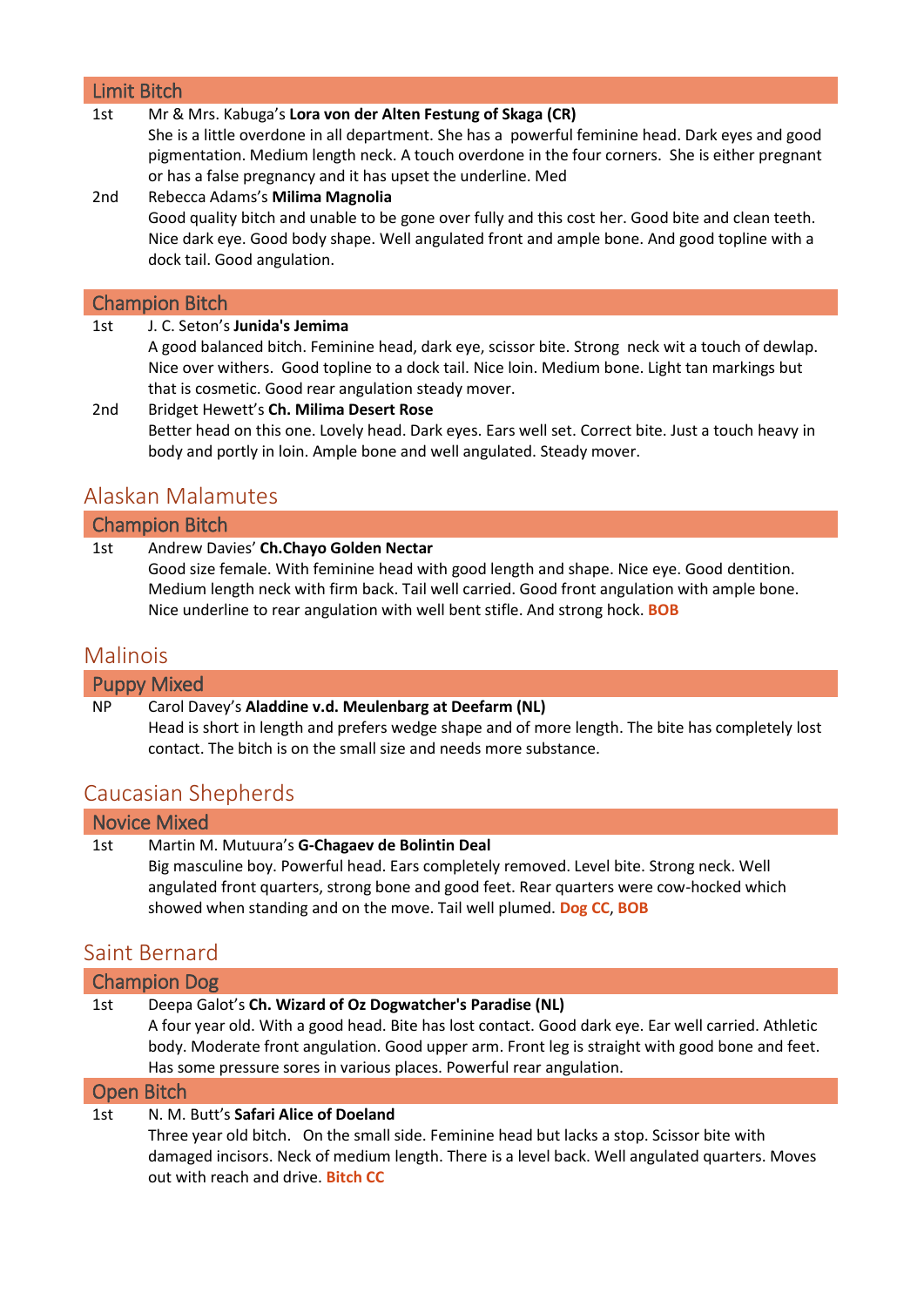# Champion Bitch

| 1st             | Deepa Galot's CH. Youngstead Jozi (ZA)<br>Bitch of good size. Feminine head, good stop. Dark eyes and scissor bite. Strong neck. Slightly<br>overloaded shoulder. Good upper arm. Front leg straight. Good topline and tail set. Well<br>angulated rear quarter. Move out with power. <b>BOB</b> |
|-----------------|--------------------------------------------------------------------------------------------------------------------------------------------------------------------------------------------------------------------------------------------------------------------------------------------------|
|                 | <b>Standard Longhaired Dachshund</b>                                                                                                                                                                                                                                                             |
|                 | <b>Champion Dog</b>                                                                                                                                                                                                                                                                              |
| 1st             | Mrs. B. E. Davis's Ch. Chutney of Ontulele<br>Ten year old. Nice head, nice shape. Scissor bite with one missing insider. Good front angulation<br>with ample bone and fair in body. Good turn of stifle. Steady mover.                                                                          |
| 2 <sub>nd</sub> | Anna McFerran's Ontulele Harry Potter<br>Three year old dog. A little shy. A Roman nose. Dark eye with scissor bite. Medium bone. Good<br>body length. Moved out freely.                                                                                                                         |
|                 | <b>Champion Bitch</b>                                                                                                                                                                                                                                                                            |
| 1st             | Mrs. B. E. Davis's Ch. Ontulele Thumbelina<br>Four year old black and tan bitch. Complete scissor bite. Nice feminine head. Outgoing. Look<br>smart but was a bit apprehensive on the table. Good angulation both in front and back. Steady<br>mover. <b>BOB</b>                                 |
| 2 <sub>nd</sub> | Pamela Galley's Ch Phiela's Cassie Clown<br>Three year old bitch. Good profile shape. A touch to much weight on the loin. Good feminine<br>head. Dark eye and scissor bite. Well boned. Good rear angulation. Move out steady.                                                                   |
| 3rd             | Mrs. B. E. Davis's Ch. Fleetwood Passion at Ontulele<br>مشعثونا والمستمع والمقام والمسمم ومتمنعت وبعاتب والتسميم فالمراقب والمستطر والمعتار ومعارضه والمساول والمستروم والمستحدث                                                                                                                 |

Nine year old black and tan bitch. She is of top quality. Top incisor completely missing. Feminine head and good shape. Dark eyes. Body dips after withers. Rises over croup. Ample bone and good feet. Steady on the move.

# Deerhounds

Champion Dog

1st Mrs. B. E. Davis's **Ch. Kabete Jok at Ontulele** Nine year old male. Good outline. Masculine head. Mouth damage. Neck of good length. Firm back. Pin bones are prominent. Well angulated quarters. Move lame at first but soon recovered. Might have been a bit stiff. Moved out freely at the end. **BOB**.

# Rhodesian Ridgebacks

Junior Mixed

### 1st Regula Wacker's **Gondwana Sugar 'n' Spice**

Nice feminine bitch of good type and shape. Scissor bite, brown eye. Clean neck and firm back. Nice over croup. Good front angulation and ample bone. Clean underline to rear angulation, which is well balanced. Moved out steady. **Bitch CC**, **BOB**.

### Champion Dog

1st Ms. C. E. Rees's **Ch. Mukuini Hypotenuse**

Six year old dog. Athletic build. Lean and clean. Masculine head. Dark eye. Scissor bite. Shaded ears. Clean neck of good length. Front legs viewed straight with ample bone and good feet. Clean underline. Tail medium set. Good rear angulation. Moved out freely.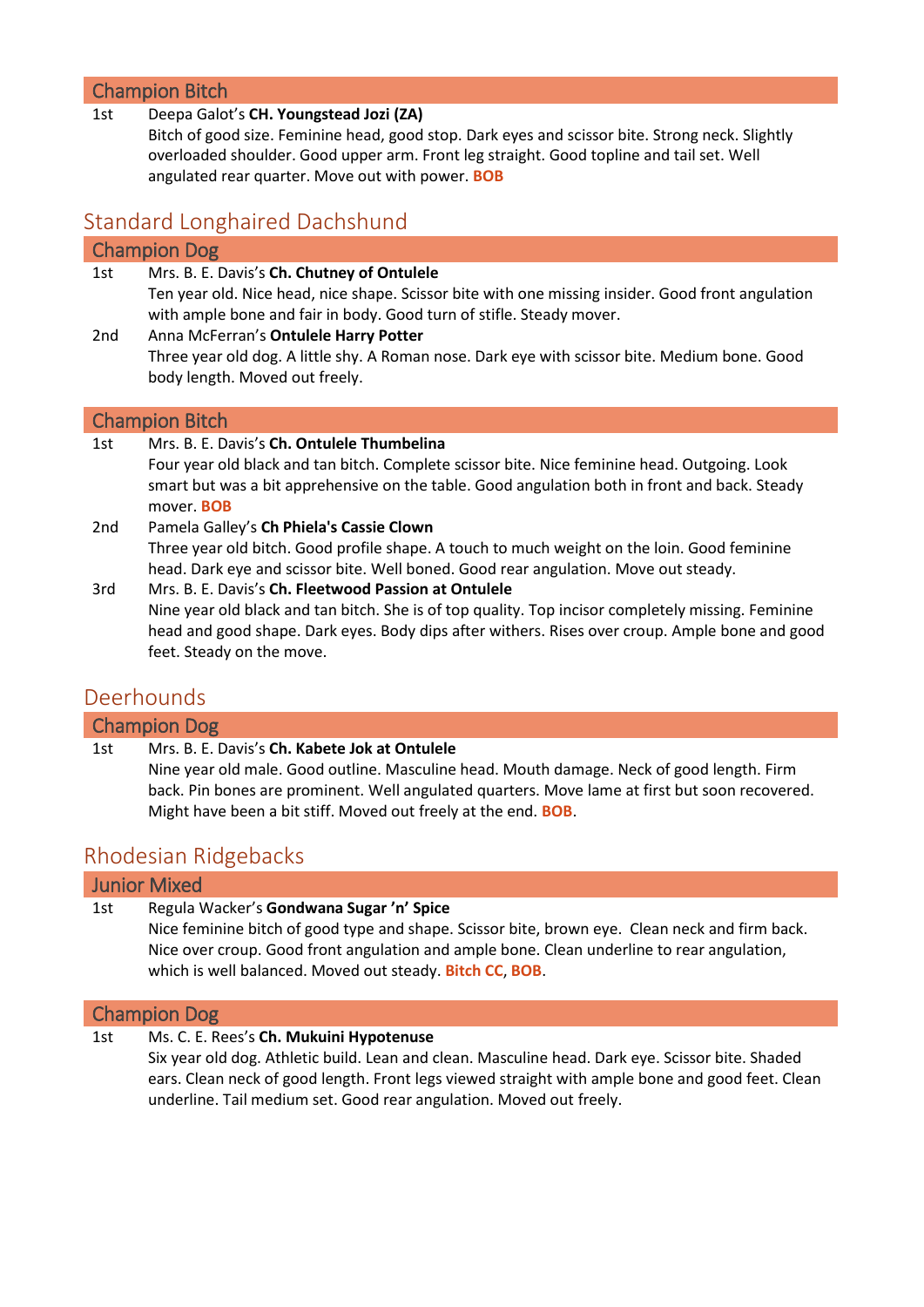### Champion Bitch

| 1st             | Ms. C. E. Rees's Ch. Muringa Sabaki of Mukuini                                                    |
|-----------------|---------------------------------------------------------------------------------------------------|
|                 | 10 year old, feminine head, brown eyes and scissor bite, ears well carried, clean neck and level  |
|                 | top line. Good forechest and front legs viewed straight with ample bone, underline she carries a  |
|                 | phantom pregnancy, good rear angulation, clean steady mover.                                      |
| 2nd             | Ms. C. E. Rees's Ch. Mukuini Chalinze                                                             |
|                 | 6 years, nearly 7, strong feminine head, brown eye and scissor bite, good length of neck, and a   |
|                 | firm back, tail well carried on the move, good bone and feet, moves off freely.                   |
|                 |                                                                                                   |
|                 |                                                                                                   |
|                 | <b>Veteran Mixed</b>                                                                              |
| 1st             | Ms. C. E. Rees's Ch. Muringa Sabaki of Mukuini                                                    |
|                 | as above                                                                                          |
| 2 <sub>nd</sub> | Ms. C. E. Rees's Ch. Mukuini Kitutu                                                               |
|                 | 11 year old, good size, and shape. Feminine head, with frosting, dark eye. Nice chest, front legs |

# Saturday Veteran

steady mover.

- $1^{\text{st}}$ Mrs. Davis' St. Longhaired Dachshund Ch. Fleetwood Passion at Ontulele 7 November 2006
- $2<sup>nd</sup>$ Fam. Adams' Rottweiler Terrific Tyler 21 May 2008
- $3<sup>rd</sup>$ rd Ms. Rees' Rhodesian Ridgeback Ch. Muringa Sabaki of Mukuini 27 April 2007
- $4<sup>th</sup>$ Mrs. Davis' St. Longhaired Dachshund Ch. Chutney of Ontulele 7 November 2006
- $5<sup>th</sup>$ th Ms. Rees' Rhodesian Ridgeback Ch. Mukuini Kitutu 28 September 2005
- 

# Saturday Brace

- $1<sup>st</sup>$ Mrs. Davis' Standard Longhaired Dachshunds
- $2<sup>nd</sup>$ Fam. Adams' Rottweilers
- 3<sup>rd</sup> Ms. Rees' Rhodesian Ridgebacks 1
- $4^{\text{th}}$ Ms. Rees' Rhodesian Ridgebacks 2
- $5<sup>th</sup>$ Mrs. Seton's Rottweilers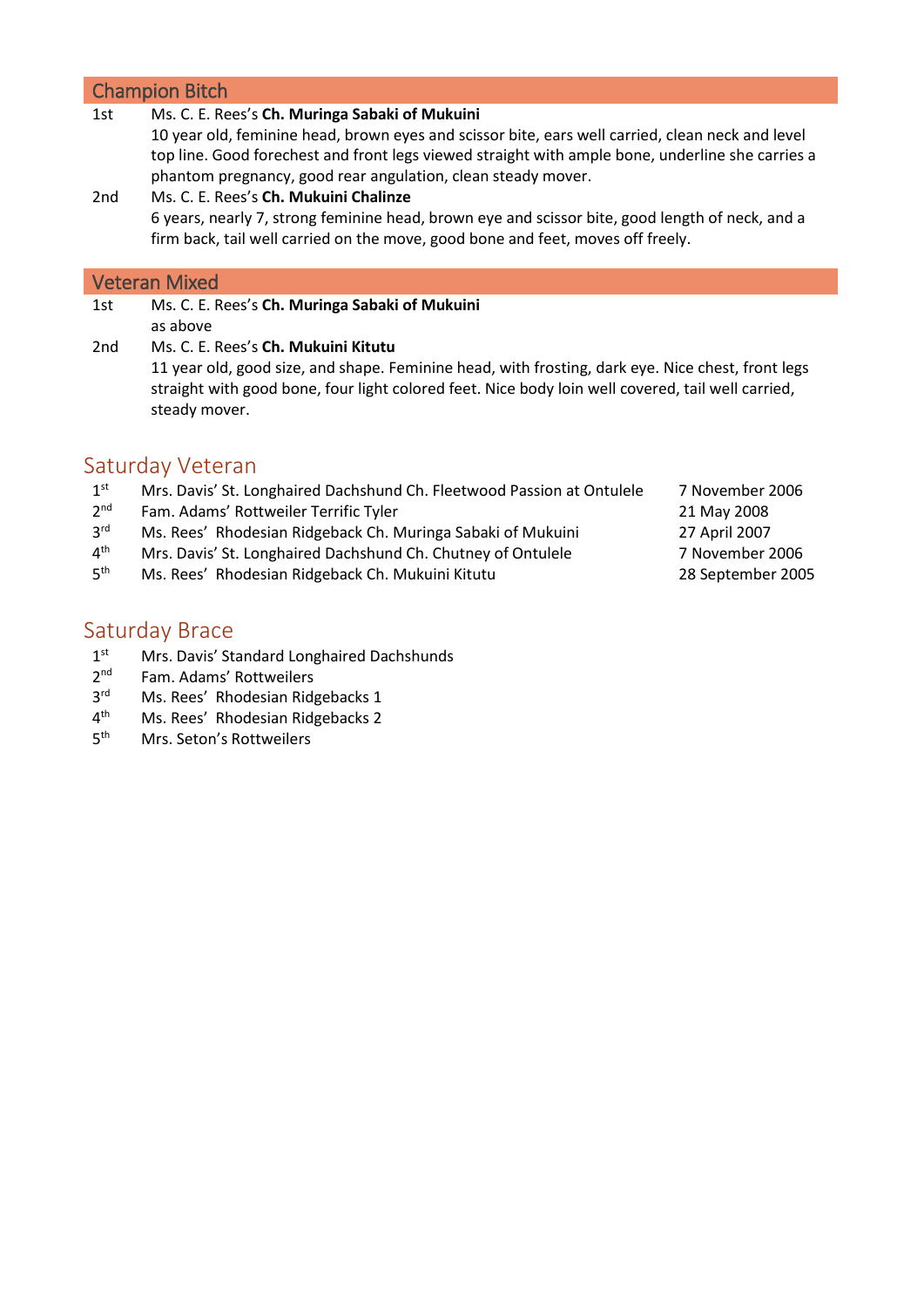# Sunday 14 May 2017

### Boxers

|                 | <b>Minor Puppy Mixed</b>                                                                                                                                                              |
|-----------------|---------------------------------------------------------------------------------------------------------------------------------------------------------------------------------------|
| 1st             | Rebecca Adams's Detrix in the Matrix<br>3-4mnths old brindle male, nice head and expression, dark eyes, body developing nicely, good                                                  |
|                 | angulation and bone, presented to advantage.                                                                                                                                          |
| 2 <sub>nd</sub> | Rebecca Adams's Dunkin Go Nuts of Sabeeka                                                                                                                                             |
|                 | Dark brindle male, nice head, good expression. Teeth developing nicely. Good front angulation,                                                                                        |
|                 | straight front legs. Ample bone, well shown.                                                                                                                                          |
| 3rd             | Mrs. S. Yarinakis's Dauntless Kieran of Bilty                                                                                                                                         |
|                 | Brindle male, head developing nicely, dark eyes, good body, clean neck. Good bone and feet.<br>Body developing well, nice turn of stifle, well shown.                                 |
| <b>Open Dog</b> |                                                                                                                                                                                       |
| 1st             | Rebecca Adams's Samba of Sabeeka (Hungary)                                                                                                                                            |
|                 | 2 year old brindle and white male, good quality, excellent head, good expression. Good body,                                                                                          |
|                 | ears well carried. Fair length of neck, n ice withers and topline. Tail well carried, good forechest.<br>Parrellel front legs, good feet. Nice turn of stifle. Dog CC, BOB.           |
|                 | <b>Champion Bitch</b>                                                                                                                                                                 |
| 1st             | Rebecca Adams's Contessa Poqueta                                                                                                                                                      |
|                 | 4 yr. old brindle and white. Nice shape and profile, femine head, good proportion. Dark eyes,<br>clean neck into firm body. Tail well set. Good forechest. Parallel front legs viewed |
| 2 <sub>nd</sub> | Mrs. S. Yarinakis's Ch. Tilisuru Ol Akira of Bilty                                                                                                                                    |
|                 | dark brindle and white. A touch heavy today, but makes a nice shape and profile. Mature                                                                                               |
|                 | feminine head, dartk eye, short neck. Deep chest, medium bone. Nice turn of stifle. Steady                                                                                            |
|                 | mover.                                                                                                                                                                                |
| 3rd             | Rebecca Adams's Sabeeka Anazaka                                                                                                                                                       |
|                 | 10 year old brindle and white, shown in good condition for her age. Nice feminine head, dark                                                                                          |

eyes, clean neck, firm back. Underline a little low. Front legs viewed straight with medium bone. Nice rear angulation, positive on the move. Well shown.

# Cocker Spaniels

# Junior Mixed

### 1st Ann Taieth's **Flyaway Song of Norway**

17 months old black and white male. Good masculine head, dark eye, scissor bite. Good neck into level back, tail well set. Good bone and feet. Nice turn of stifle and parallel hocks. On the move, good reach and drive. Steady movement. **Dog CC**, **BOB**

# Golden Retrievers

|     | <b>Junior Mixed</b>                                                                                                                                                                                                                                                                            |
|-----|------------------------------------------------------------------------------------------------------------------------------------------------------------------------------------------------------------------------------------------------------------------------------------------------|
| 1st | Elodie Sampere's Conkasha Voyager<br>Good size, feminine head, dark eye, scissor bite. Medium length neck into developing body. Ribs<br>well sprung, down to elbow. Front legs nearly straight, with good bone. Moderate rear<br>angulation. Tail reaches the hock. Moved out sympathetically. |
| 2nd | N. M. Butt's Doeland Farina<br>7 month old, just on size. Short on leg, body reaches to the elbow. Nice head with good<br>expression. Scissor bite, good turn of stifle. Tail reaches to hock. Moved out freely.                                                                               |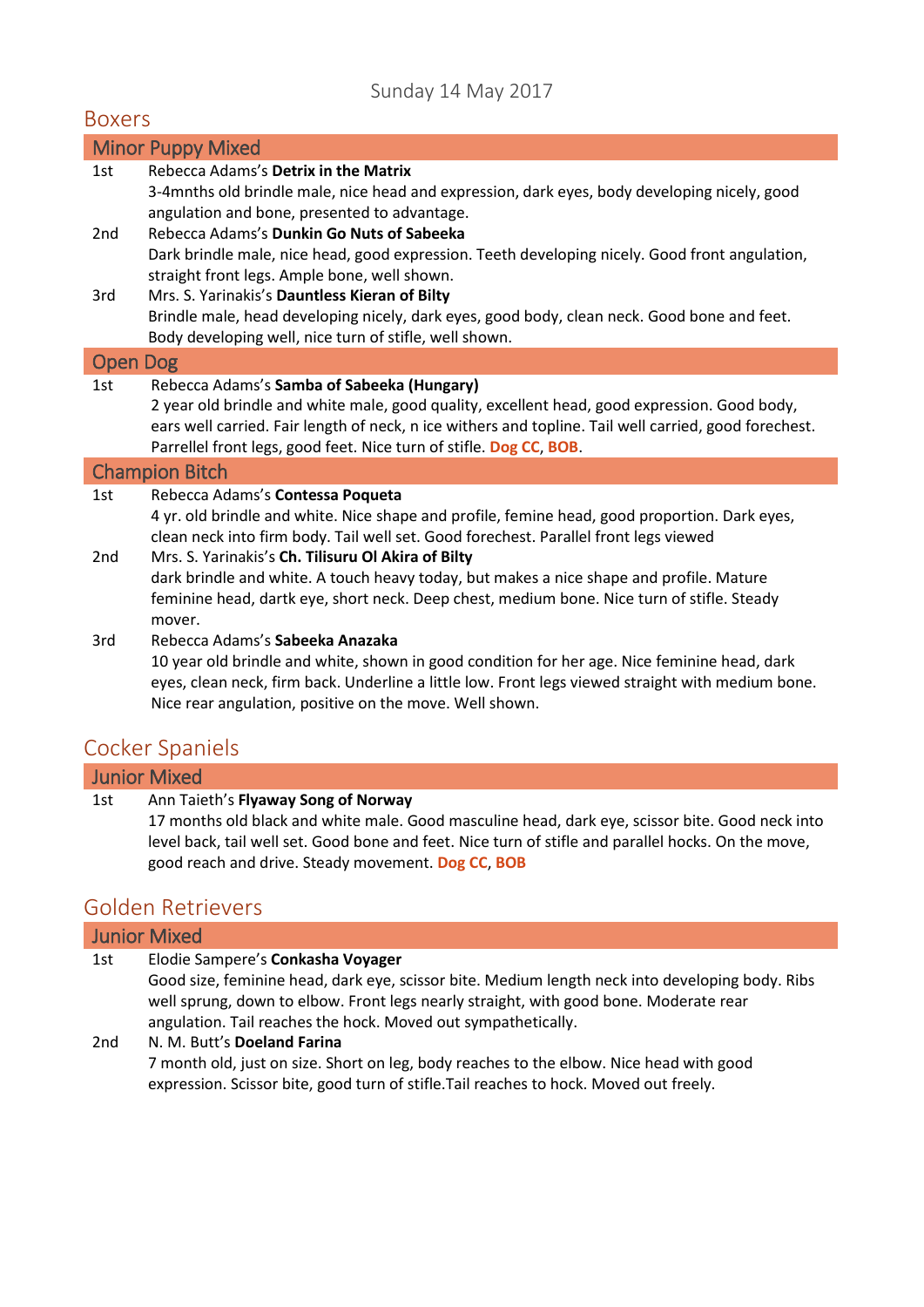| <b>Limit Mixed</b> |                                                                                                                                                                                              |
|--------------------|----------------------------------------------------------------------------------------------------------------------------------------------------------------------------------------------|
| 1st                | N. M. Butt's Chiming Bells Eva of Doeland (IND)<br>2 year old bitch, good shape and profile. Feminine head, dark eye. Scissor bite, level back, tail well                                    |
|                    | carried. Medium bone. Front legs viewed straight. Well bent stifle. Positive mover. Bitch CC                                                                                                 |
| 2 <sub>nd</sub>    | Deep Shah's Doeland Bucky                                                                                                                                                                    |
|                    | 2 year old male, his first show, and he co-operated well. Very amenable. Masculine head, dark<br>eyes and scissor bite. Strong neck, good body. Good coat, well angulated quarters and ample |
|                    | bone. Moved out with purpose. Dog CC                                                                                                                                                         |
| 3rd                | Tom Muthuma's Abby Lee                                                                                                                                                                       |
|                    | "Nice female wants stud" - happy to lie on the floor and see the show out to the end. In good<br>condition. Has some endearing qualities.                                                    |
|                    |                                                                                                                                                                                              |
| <b>Open Dog</b>    |                                                                                                                                                                                              |
| 1st                | N. M. Butt's Chiming Bells Zane (IND)                                                                                                                                                        |
|                    | 20 months masculine head, good stop. Black nose, scissor bite, dark eyes, strong neck into level                                                                                             |
|                    | back.Ribs well sprung quite deep.Tail reaches hock. Moderate front angulation with ample bone.                                                                                               |
|                    | Good turn of stifle. Moved out with reach and purpose. Dog RCC                                                                                                                               |
|                    | <b>Champion Dog</b>                                                                                                                                                                          |
| 1st                | N. M. Butt's Sh. Ch. Chiming Bells Stealing The Show (IND)                                                                                                                                   |
|                    | 4 year old, good quality, balanced shape and profile. Masculine head, dark eyes, tight scissor                                                                                               |
|                    | bite. Strong neck into level back. In between coats today. Good front and rear angulation. Ample                                                                                             |
|                    | bone and good feet. Steady on the move. Handler needs more experience                                                                                                                        |
| <b>Open Bitch</b>  |                                                                                                                                                                                              |
| 1st                | N. M. Butt's Doeland Abba                                                                                                                                                                    |
|                    | Averso Nico bitch in profile, Just a touch short in leg. Eemining head, dark over Scissor bitg.                                                                                              |

4 years. Nice bitch in profile. Just a touch short in leg. Feminine head, dark eyes. Scissor bite, medium length neck into level back. Tail well carried. Chest deep to elbow. Well bent stifle. On the move she is a touch wide in front. Hocks parallel. **Bitch RCC**

### Champion Bitch

#### 1st N. M. Butt's **Ch. Chimingbells My Dreams Come True (IND)**

4 year old, well balanced bitch of good lquality. Good feminine head, dark eye. Scissor bite, good length of neck into level topline. In good coat. Tail well carried, and reaches to hock. Front legs straight with good bone and good feet. Nice turn of stifle. **BOB**.

# Labrador Retrievers

| <b>Puppy Dog</b> |                                                                                                                                                                                                                                                                      |
|------------------|----------------------------------------------------------------------------------------------------------------------------------------------------------------------------------------------------------------------------------------------------------------------|
| 1st              | Angi Yoder-Maina's Play Mor West Costa Sterlina at Imani (POL)<br>8 month old chocolate male, good size and proportions. Masculine, good broad head, brown eyes.<br>Scissor bite. Well built and strong. Ample bone, good bite. Nice turn of stifle. Straight hocks. |
|                  | Moved out freely.                                                                                                                                                                                                                                                    |
| 2nd              | David Longstaff's Andulus Smithsonite<br>9 months old black male, just on size. Dark eyes, scissor bite and dark enough pigmentation.<br>Medium bone, developing body. Nice turn of stifle. Parallel hocks, moved out steadily.                                      |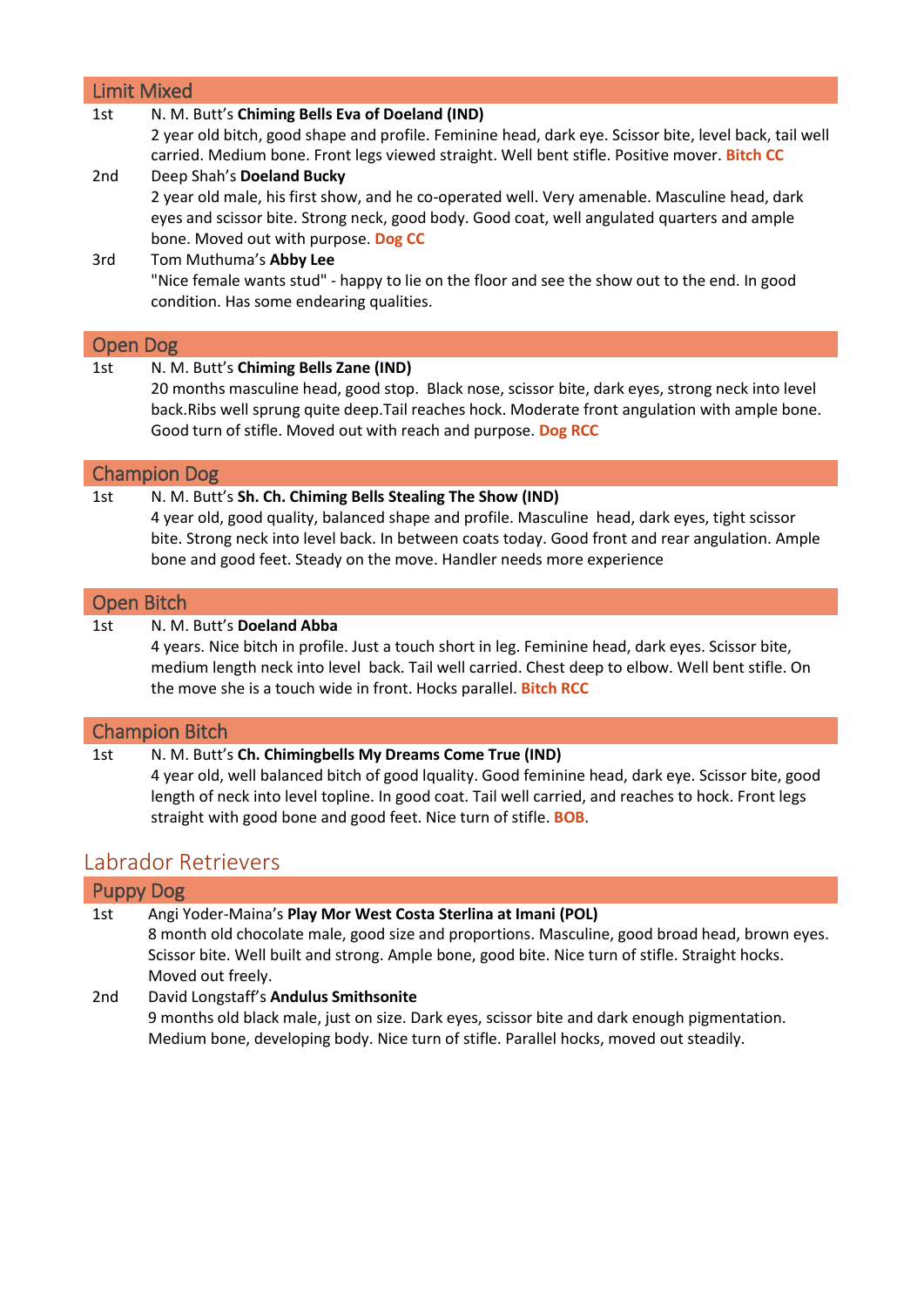|                   | <b>Junior Dog</b>                                                                                                                                                     |
|-------------------|-----------------------------------------------------------------------------------------------------------------------------------------------------------------------|
| 1st               | Susan Cunningham's Phiela's Digby Dog                                                                                                                                 |
|                   | 14 month old male, good size and proportion, masculine head, developing nicely. Brown eyes,                                                                           |
|                   | scissor bite. Nice neck, clean over the withers. Straight back, good tailset, good neckline and front                                                                 |
|                   | assembly, with ample bone and good feet. Nice turn of stifle                                                                                                          |
| 2nd               | Pamela Galley's Phiela's Doodle Bug                                                                                                                                   |
|                   | 14 month old black male. Similar qualities to the first. Eyes could be darker. Scissor bite and good                                                                  |
|                   | enough pigmentation. Well angulated quarters. Tail well carried, steady on the move.                                                                                  |
| 3 <sup>rd</sup>   | D. Longstaff's Andulus Smithsonite                                                                                                                                    |
|                   | As above                                                                                                                                                              |
| <b>Novice Dog</b> |                                                                                                                                                                       |
| 1st               | Mrs. B. E. Davis's Dolbia William at Ontulele (POL)                                                                                                                   |
|                   | 21 months, just on size. Well balanced, nice masculine head. Good stop, brown eye, scissor bite.                                                                      |
|                   | Strong neck into well shaped body. Good bone and front angulation, balanced rear angulation,                                                                          |
|                   | otter tail, positive on the move.                                                                                                                                     |
| 2nd               | Angi Yoder-Maina's Imani's Diesel                                                                                                                                     |
|                   | Black 2 year old, masculine head, dark eye. Scissor bite and dark mouth pigmentation. Strong                                                                          |
|                   | neck, strong body. Ample bone, good feet. Moderate angulation, well presented and shown.                                                                              |
| 3rd               | Angi Yoder-Maina's Play Mor Special Edition at Imani (POL)                                                                                                            |
|                   | 3 year old chocolate, nice overall male, masculine head, brown eyes, scissor bite. Strong neck into                                                                   |
|                   | firm body, strong bone and good feet. Well angulated quarters, well handled. Positive on the                                                                          |
|                   | move.                                                                                                                                                                 |
|                   | <b>Graduate Dog</b>                                                                                                                                                   |
| 1st               | Mrs. B. E. Davis's Ontulele Merely Amonarch                                                                                                                           |
|                   | 2 year old male, nice shape and profile. Masculine head, good eye colour, scissor bite. Ears well                                                                     |
|                   | placed. Strong neck into firm topline. Ottertail, front legs straight with ample bone and good feet.                                                                  |
|                   | Nice turn of stifle, good on the move although flicks his right pastern. Dog RCC                                                                                      |
| 2nd               | Mrs. S. May's Ontulele Nosey Parker                                                                                                                                   |
|                   | Powerful 18 month male, tight scissor bite. Good head proportions and dark eye. Well angulated                                                                        |
|                   | quarters and good firm body, tail well carried. Positive on the move.                                                                                                 |
| 3rd               | David Longstaff's Andulus Black Prince                                                                                                                                |
|                   | 6 and half year old black male. Moderate build. Level bite, dark mouth pigmentation. Moderate                                                                         |
|                   | neck into medium strength body. Ample bone and good feet. Steady on the move.                                                                                         |
| <b>Limit Dog</b>  |                                                                                                                                                                       |
| 1st               | Mrs. B. E. Davis's Ontulele Klever Klogs                                                                                                                              |
|                   |                                                                                                                                                                       |
|                   | 2 years old powerful, top size male. Masculine head, broad skull, dark eye, scissor bite. Strong                                                                      |
|                   | neck, firm body, otter tail well carried. Balanced angulation front and rear. Strong bone and good                                                                    |
|                   | feet. Brisk and positive on the move. Dog CC, BOB, Reserve Best in Show, Best Conditioned.                                                                            |
| 2nd               | N. M. Butt's Doeland Bogart                                                                                                                                           |
|                   | 4 year old male, just on size. Good masculine head, dark eye and scissor bite. Moderate length                                                                        |
|                   | neck, medium strength bite. Well angulated quarters. Tail well carried. Moves with good reach                                                                         |
|                   | and drive.                                                                                                                                                            |
| 3rd               | Angi Yoder-Maina's Chablais Horacio at Imani (CAN)                                                                                                                    |
|                   | Chocolate male 6 yers old. Overdone in all departments. Masculine head with loose skin. Dark                                                                          |
|                   | eye and scissor bite. Mediumlength neck into over loaded shouldetrs. Over-deep chest. Carrying<br>too much weight on the loin. Strong rear quarters, adequate movemen |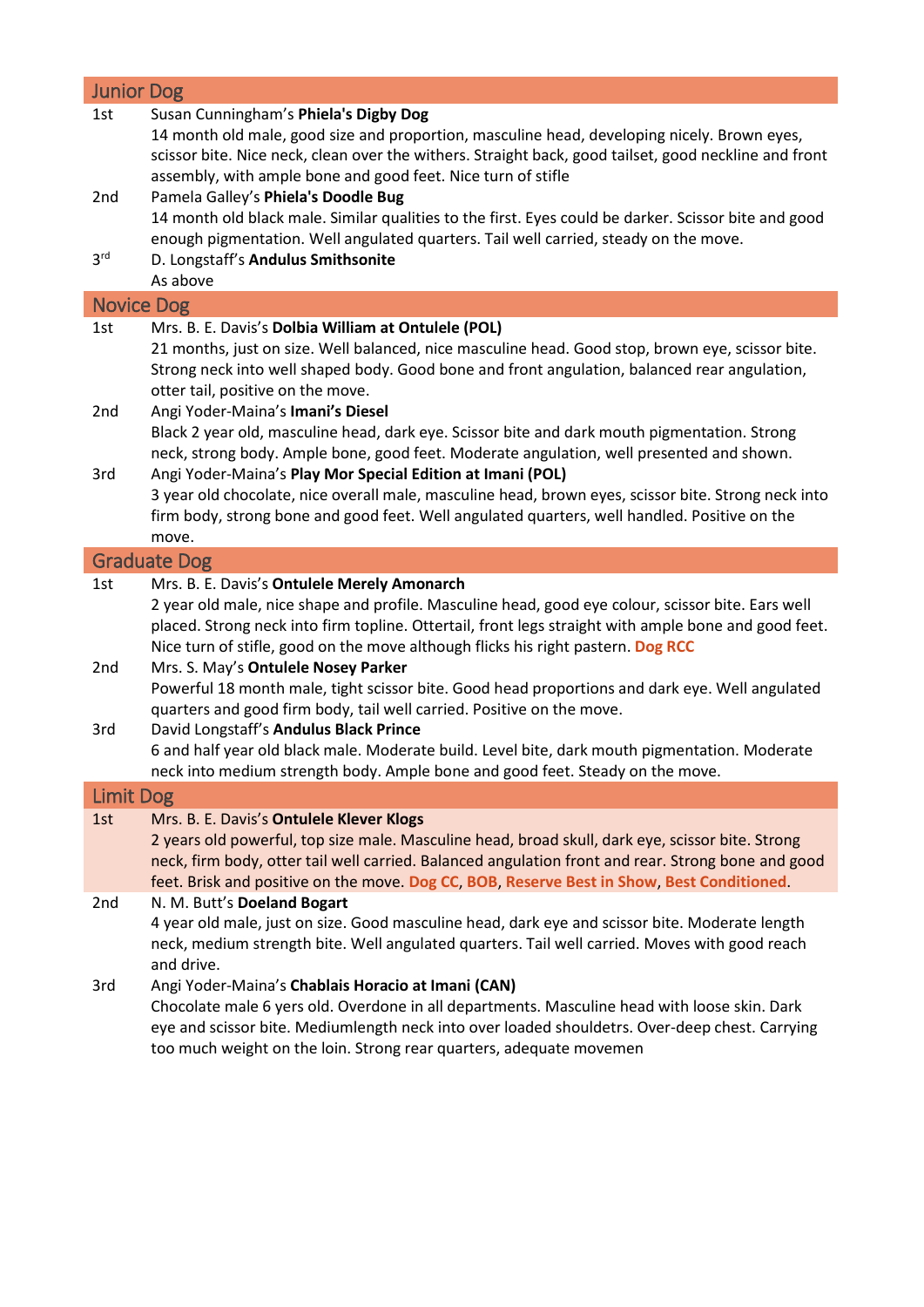| <b>Open Dog</b>                                                                                                                                                                                                                                                                                                       |  |
|-----------------------------------------------------------------------------------------------------------------------------------------------------------------------------------------------------------------------------------------------------------------------------------------------------------------------|--|
| Mrs. B. E. Davis's Ontulele Justthejob<br>1st<br>Good size 2 yrs old male. Masculine head, dark eye, tight scissor bite with one incisor damaged.<br>Strong neck into well shaped body, otter tail, well carried. Good front angulation, with front legs<br>straight. Moderate turn of stifle. On the move he is wide |  |
| Mrs. B. E. Davis's Ontulele Dare Devil<br>2 <sub>nd</sub><br>6 year old male, masculine head, loose flews and bite lost contact. Moderate length neck, firm<br>back. Well angulated quarters, otter tail, steady on the move.                                                                                         |  |
| <b>Veteran Dog</b>                                                                                                                                                                                                                                                                                                    |  |
| Mrs. S. May's Andulus Canary Diamond<br>1st<br>9 and half year old male, good size and substance. Masculine head, level bite. Dark eye, good<br>body shape. Well boned, adequate angulation. On the move he flicks his pasterns.<br>Anna McFerran's Tamarind Indica<br>2nd                                            |  |
| 12 year old male, masculine head, dark eye, scissor bite. Black mouth pigmentation. Moderate<br>neck, mature body, well boned. Good angulation fore and aft. Steady on the move.                                                                                                                                      |  |
| 3 <sup>rd</sup><br>Mrs. B. E. Davis's Dual Ch. Tortilis Esoi at Ontulele<br>12 year old, masculine head, dark eyes, worn teeth, tight bite. Strong neck, mature body, ample<br>bone, good feet. Still retains good topline, good otter tail. Moved at his own pace.                                                   |  |
| <b>Champion Dog</b>                                                                                                                                                                                                                                                                                                   |  |
| 1 <sup>st</sup><br>Dr. M. MacDevette's Sh. Ch. Andulus Gulliver's Boy<br>7 yr old male of good size, a worthy champion. Masculine head, dark eye, and scissor bite. Strong<br>neck into good body. Well angulated quarters with ample bone. Otter tail, well carried . Positive<br>mover.                             |  |
| Mrs. B. E. Davis's Ch. Ontulele Benjamin Bunny<br>2nd<br>7 year old male, masculine head, dark eye, worn incisors. Strong neck, deep body, medium bone.<br>Good feet. Nice turn of stifle, steady mover. Well presented.                                                                                              |  |
| <b>Puppy Bitch</b>                                                                                                                                                                                                                                                                                                    |  |
| Mrs. B. E. Davis's Ontulele Peanut Butter<br>1st<br>11 month old nice type and shape. Feminine head, dark eye, scissor bite. Well angulated<br>quarters, body developing nicely. Otter tail, moved out freely. Bitch RCC, Reserve Best Puppy in<br>Show.                                                              |  |
| David Longstaff's Tosca Tigress of Andulus<br>2nd<br>6 month old black, very feminine throughout, and developng nicely. Brown eyes, scissor bite.<br>Body needs more substance. Medium bone. Moved freely.                                                                                                            |  |
| David Longstaff's Andulus Sinhalite<br>3rd<br>9 months, very feminine, needs more substance and feeding. Medium bone, Moderate<br>angulation, free mover.                                                                                                                                                             |  |
| <b>Best Labrador Puppy</b>                                                                                                                                                                                                                                                                                            |  |

Mrs. B. E. Davis's **Ontulele Peanut Butter**

# Junior Bitch

| N. M. Butt's Doeland Hilda<br>1st                       |                                                                                                    |  |  |
|---------------------------------------------------------|----------------------------------------------------------------------------------------------------|--|--|
|                                                         | 14 months, developing nicely. Strong feminine head, scissor bite. Dark eyes, strong neck, body     |  |  |
|                                                         | developing nicely. Balanced front and rear quarters. Otter tail well carried. Free mover. Bitch CC |  |  |
| Carol Davey's Phiela's Dainty Dazzler at Deefarm<br>2nd |                                                                                                    |  |  |
|                                                         | 14 months, very pretty feminine head, very dark eyes. Scissor bite, very feminine throughout.      |  |  |
|                                                         | Medium bone, good feet. Well angulated rear quarters. Steady on the move.                          |  |  |
| 3rd                                                     | Pamela Galley's Phiela's Dingdong Bell                                                             |  |  |
|                                                         | 14 months old. Medium length head, brown eyes. Good scissor bite and dark mouth                    |  |  |
|                                                         | pigmentation. Nice body shape, just carries too much weight on the loins/ Good angulation fore     |  |  |
|                                                         | and aft. Otter tail, well carried. Free mover.                                                     |  |  |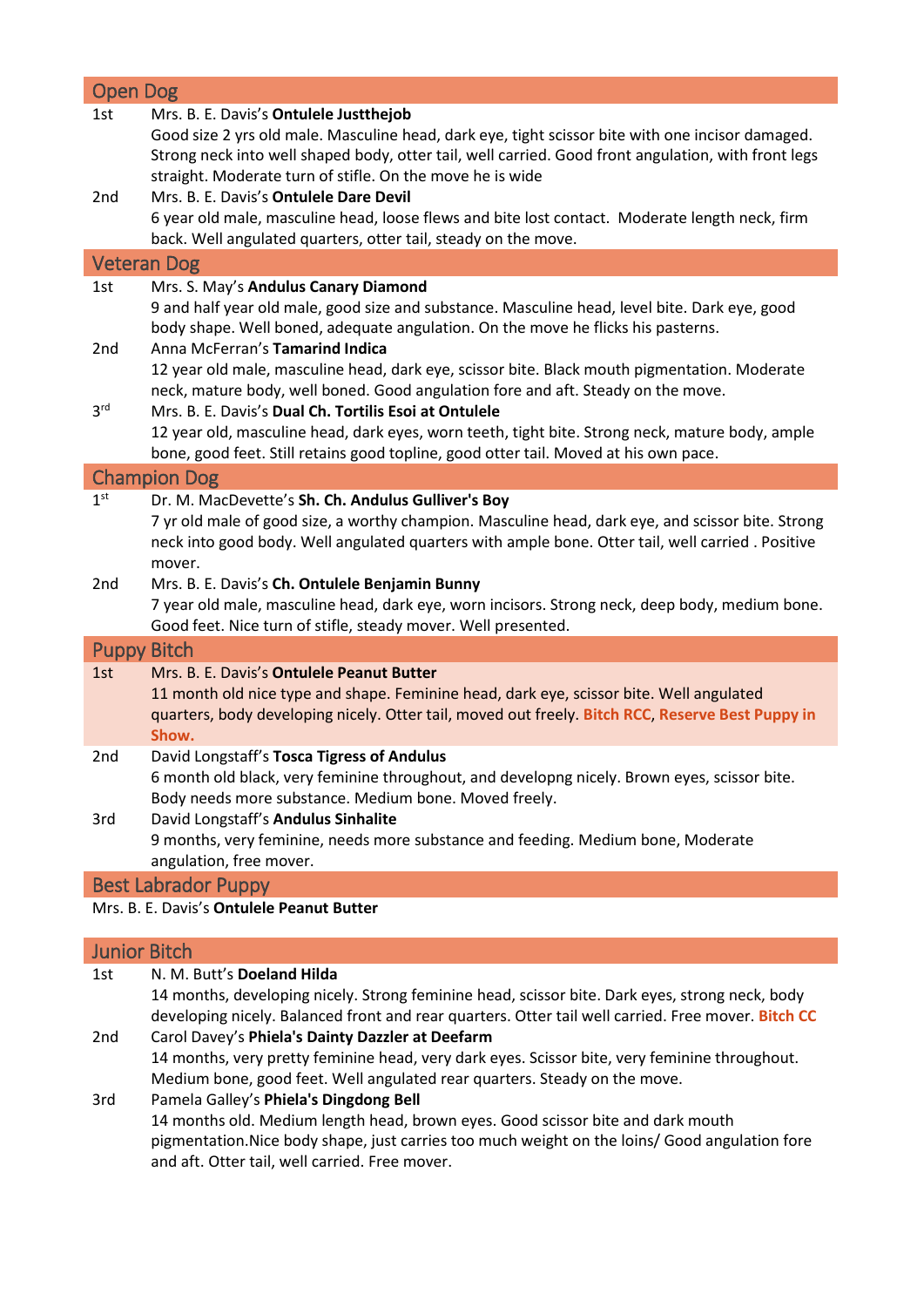| <b>Novice Bitch</b> |                                                                                                                                                                                                                                                                                                                                                       |  |  |
|---------------------|-------------------------------------------------------------------------------------------------------------------------------------------------------------------------------------------------------------------------------------------------------------------------------------------------------------------------------------------------------|--|--|
| 1st                 | Mrs. B. E. Davis's Ontulele Justintime<br>2 year old, just on size. Feminine throughout. Good head proportions, scissor bite, dark eyes, ears<br>well carried, strong neck into level back. Otter tail, well placed. Good front and rear angulation<br>with moderate bone. Steady mover.                                                              |  |  |
| 2nd                 | Mumbi Muli's Imani's Coca Ginger<br>Top size black, strong feminine head, brown eyes, scissor bite with dark mouth pigmentation.<br>Nice over withers into level back. Ample bone and good feet. Moved out with drive.                                                                                                                                |  |  |
| 3rd                 | Vladimir Slavnov's Doeland Dora<br>Full of energy, very exuberant! Nice shape, strong feminine head, dark eyes, scissor bite. Strong<br>neck and body, good bone. Female throughout. Just moved a little wide coming towards me.                                                                                                                      |  |  |
|                     | <b>Graduate Bitch</b>                                                                                                                                                                                                                                                                                                                                 |  |  |
| 1st                 | N. M. Butt's Doeland Bilo                                                                                                                                                                                                                                                                                                                             |  |  |
|                     | 4 year old black, good overall shape and balance. Nice feminine head, dark eyes, scissor bite with<br>dark pigmentation. Clean neck into level back. Good angulation front and rear. Otter tail, well<br>carried. Positive mover.                                                                                                                     |  |  |
| 2nd                 | Mrs. B. E. Davis's Ontulele Living the Dream<br>2 year old, nice overall shape and profile. Feminine head, just short in length. Brown nose. Scissor<br>bite, pink pigmentation. Moderate length neck into level back. Front legs viewed straight with<br>medium bone and good feet.                                                                  |  |  |
| 3rd                 | Mrs. B. E. Davis's Doeland Annie Oakley at Ontulele<br>4 year old, feminine head, dark eyes, scissor bite. A little bit of dewlap on the neck. Level back,<br>deep chest, showing maternal duties on her underline. Front legs straight with moderate bone<br>and good feet. Well bent stifle. Steady mover.                                          |  |  |
| <b>Limit Bitch</b>  |                                                                                                                                                                                                                                                                                                                                                       |  |  |
| 1st                 | Anna McFerran's Montague Rubislaw                                                                                                                                                                                                                                                                                                                     |  |  |
| 2nd                 | 4 year old black, good size, Nice feminine head. Dark eyes, scissor bite, dark pigmentation.<br>Medium length of neck into level back. Front legs viewed straight with medium bone, and good<br>feet. Moderate rear angulation. Tail well carried. Moved out freely.<br>N. M. Butt's Doeland Diamanto                                                 |  |  |
|                     | 2 and half yers, nice shape and profile. Feminine head, would prefer a bit more length. Dark eyes,<br>scissor bite, well angulated front and rear quarters. Good topline and tailset. Free and easy<br>mover.                                                                                                                                         |  |  |
| 3rd                 | Sarah Miller's Ontulele Honey Gold<br>Strong female throughout, makes a lovely shape and profile. Head of good proportiohns, dark eye<br>and scissor bite. Good front and rear angulation, with ample bone. Lost out today, she is<br>favouring her left front leg. Top quality bitch.                                                                |  |  |
|                     | <b>Open Bitch</b>                                                                                                                                                                                                                                                                                                                                     |  |  |
| 1st                 | N. M. Butt's AB1 of Byabani<br>3 year well balanced, good quality. Femiine head, broad skull, brown nose. Scissor bite, ears well<br>placed. Strong neck into level back. Otter tail well carried. Well angulated front assembly with<br>straight front legs and ample bone. Underlying maternal duties showing. Well turned stifle,<br>steady mover. |  |  |
| 2nd                 | Anna McFerran's Ontulele Zebedee Zooda<br>8 year old black, nice shape and profile, feminine head, dark eye, scissor bite with dark<br>pigmentation. Medium length neck into level back. Moderate front angulation and rear<br>angulation, with medium bone. Good feet. Moved out freely.                                                             |  |  |
| 3rd<br>4th          | Mrs. B. E. Davis's Ontulele Empress Eider<br>5 year old, a little portly. Nice feminine head, with dark eyes. Scissor bite. Pink pigmentation.<br>Medium length neck into level back. Ribs well sprung and deep. Maternal underline. Front legs<br>Angi Yoder-Maina's Rosinante Fortuna                                                               |  |  |
|                     |                                                                                                                                                                                                                                                                                                                                                       |  |  |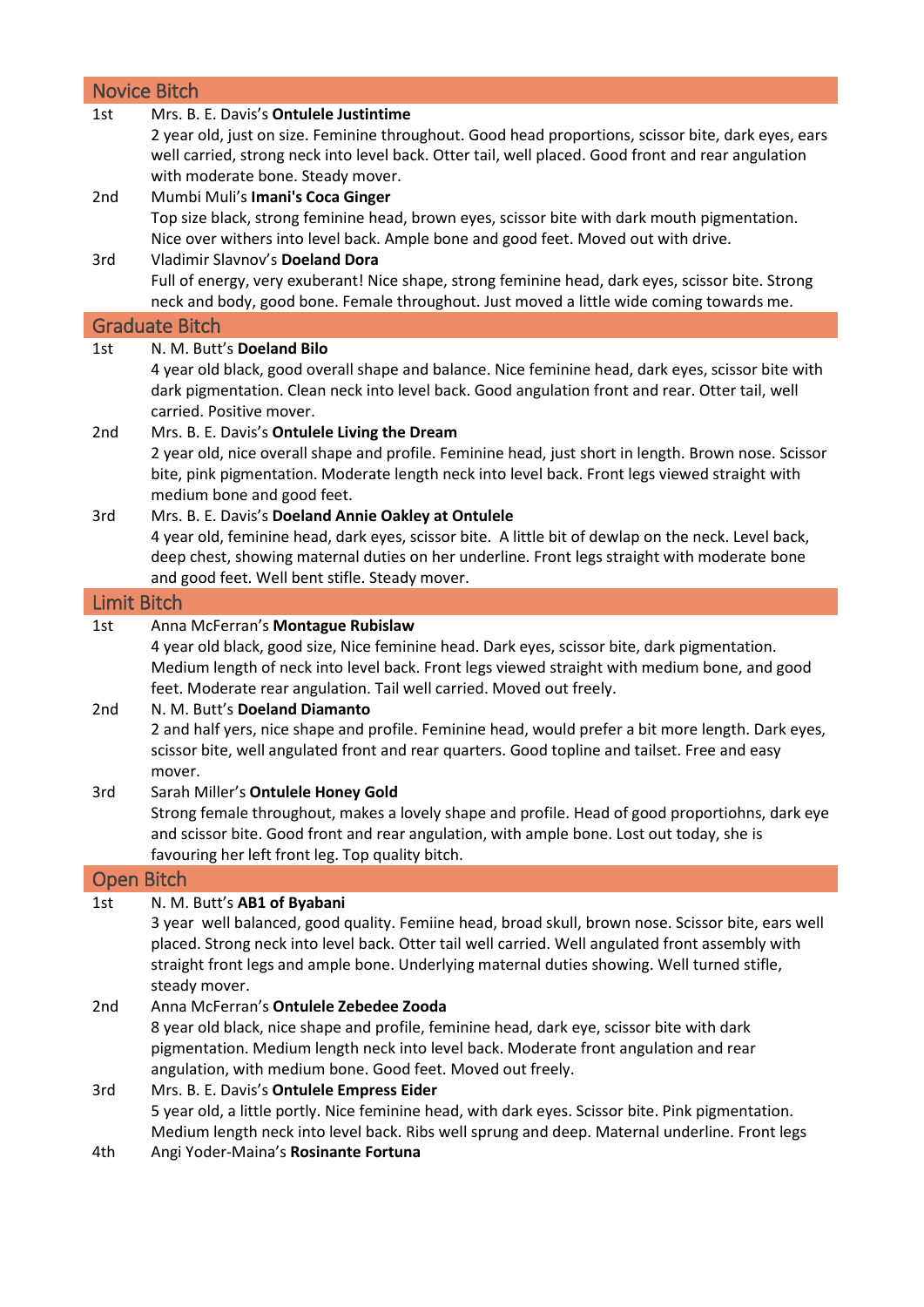### Veteran Bitch

#### 1st Anna McFerran's **Ontulele Zebedee Zooda** As above.

2nd Mrs. B. E. Davis's **Ontulele Ursula Undress**

10 year old, sympathetically shown. Feminine head of good proportions. Incisors worn. Dark mouth pigmentation. Medium length neck, medium bone. Well sprung ribs, deep to the elbow. Maternal underline, moderate rear angulation. Shown well.

#### 3rd Mrs. B. E. Davis's **Clarkwoods Jade at Ontulele** 9 year old black bitch, makes a nice shape and profile. Strong feminine head with broad skull. Incisors worn, showing level bite. Strong neck into level back. Moderate angulation front and rear, happy tail. Moved out freely.

### Champion Bitch

 $1<sup>st</sup>$ **Mrs. B. E. Davis's Ontulele Greenwich Dream** 4 year old bitch of good size and substance. Well boned, feminine head with broad skull. Dark eye and scissor bite. Strong neck into level back. Deep ribs well sprung to elbow. Good bone and good feet. On the move pins in slightly coming towards me. **RBOB**

# German Short Haired Pointers

### Novice Mixed

### 1st Tara Llewelyn's **Moonlight Red Cloud**

12 month old bitch. Femiine head, brown eyes, scissor bite. Ears well placed. Medium length back. Good body proportios. Ribs welll sprung, and deep to elbow. Front legs parallel with ample bone. A touch straight in stifle, free mover, well shown. **Bitch CC**

#### Open Dog

### 1st Tara J Llewelyn's **Edelhof Flying Start (AI) (AUS)**

4 year old male, masculine head, brown eyes and scissor bite. Strong neck, level back. Ribs a little oversprung and wide in front. Consequently front legs stand wide, with good bone and feet. Well bent stifle, and strong hocks. Moved out free and even. **Dog CC**, **BOB**.

# Staffordshire Bull Terriers

### Champion Dog

### 1st Fiona Kirkcaldy's **Ch. Woodstock Rusty Nail**

3 year old male, masculine throughout. Good strong head, dark eye and scissor bite. Strong neck into fair body. Good hams, pump handle tail. Straight front legs and ample boe. Moved out briskly. **BOB**.

# Sunday Veteran

- $1<sup>st</sup>$ st Ms. McFerran's Labrador Ontulele Zebedee Zooda 23 March 2009
- $2<sup>nd</sup>$ nd Fam. Adam's Boxer Ch. Sabeeka Anazaka 14 June 2007
- 3rd rd Mrs. Yarinakis' Boxer Ch. Tilisuru Ol Akira of Bilty 7 February 2010
- $4<sup>th</sup>$ th Mrs. Yoder-Maina's Labrador Rosinante Fortuna 29 May 2007
- 5<sup>th</sup> th Mrs. Davis' Labrador Clarkwoods Jade at Ontulele 10 February 2008

# Sunday Brace

- $1<sup>st</sup>$ Mrs. Davis' Labrador Retrievers 1
- $2<sup>nd</sup>$ Ms. McFerran's Labrador Retrievers
- 3rd Mrs. Davis' Labrador Retrievers 2
- $4<sup>th</sup>$ Mrs. Davis' Labrador Retrievers 3
- $5<sup>th</sup>$ Mrs. Yoder-Maina's Labrador Retrievers 1

# Sunday Team

- $1<sup>st</sup>$ Mrs. Davis' Labrador Retrievers
- $2<sub>nd</sub>$ Ms. McFerran's Labrador Retrievers
- 
-